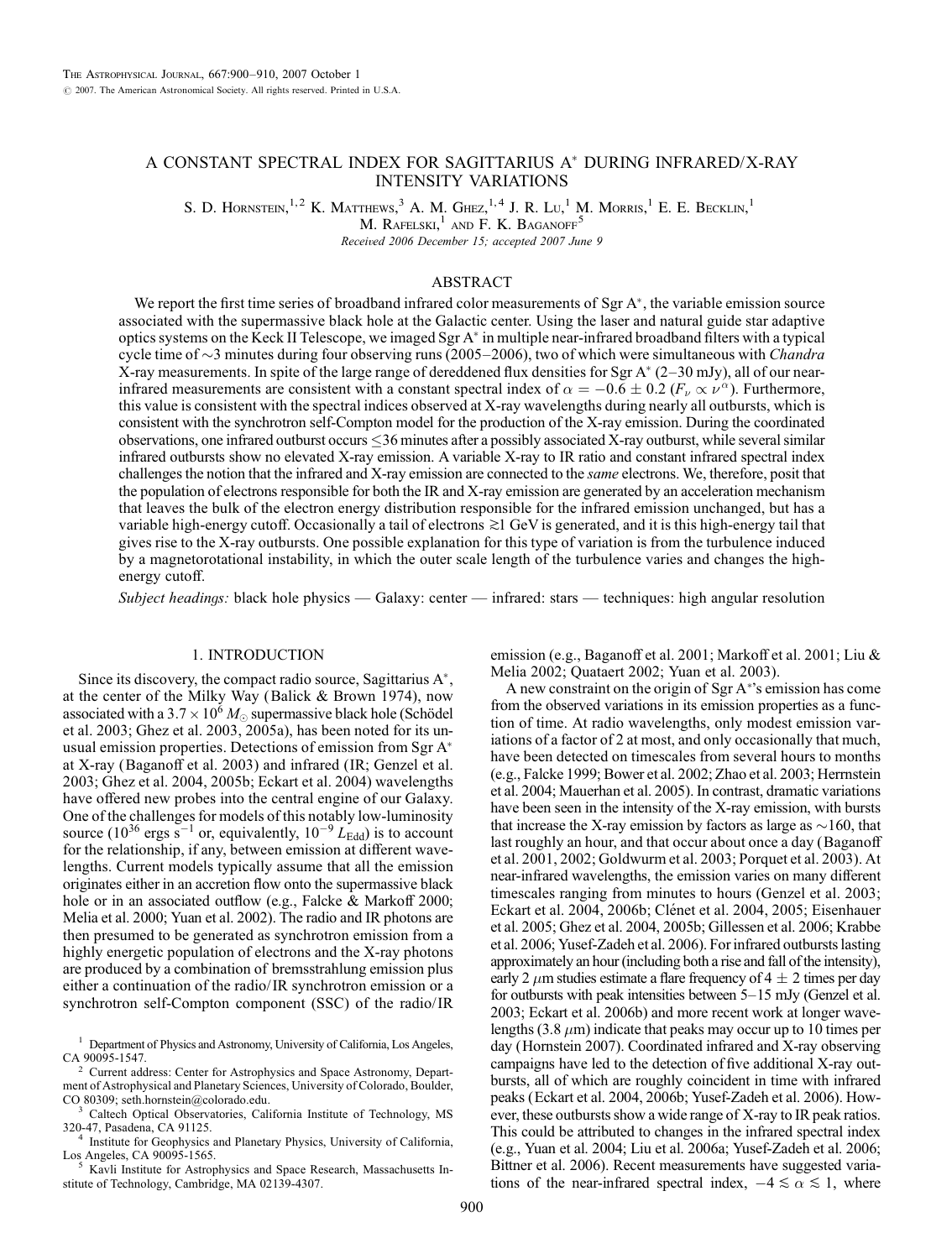$F_{\nu} \propto \nu^{\alpha}$ , with Sgr A\* possibly becoming bluer when it is brighter (Ghez et al. 2005b; Eisenhauer et al. 2005; Gillessen et al. 2006; Krabbe et al. 2006). However, all but one of the IR spectral index measurements have so far been made with spectroscopy, which is a challenging measurement, given the short wavelength bandpasses, low emission levels, rapid time variations, and high local stellar densities. Furthermore, none of the infrared spectral index measurements have been made, so far, in coordination with observations at other wavelengths.

An important first step in determining the physical cause of these outbursts is to reliably identify the emission processes responsible for creating the photons observed at various wavelengths. By measuring multiple properties of the outbursts (e.g., intensity levels and spectral indices) at multiple wavelengths (both during high- and low-emission states), a clearer picture will emerge. For example, if the X-ray emission is due to the same synchrotron process invoked for the IR emission, then the spectral index from IR to X-ray wavelengths should be the same (and thus the  $IR/X$ -ray peak ratio would reveal the same spectral index). On the other hand, an SSC model for the X-ray emission would require that the typical spectral indices of the synchrotron (IR) and SSC (X-ray) emission match each other, while the IR-to-X-ray spectral index could vary.

In this paper we present the first time-series measurements of Sgr A\*'s broadband infrared  $(H - K'$  and  $K' - L'$ ) colors, which were obtained with the laser guide star adaptive optics system (LGS AO) on the W. M. Keck II 10 m telescope and most of which were taken simultaneously with X-ray observations from the Chandra X-Ray Observatory. By comparing to spectroscopically identified stars in the Galactic center, these broadband colors can be converted into spectral indices for Sgr A<sup>\*</sup>. Additional natural guide star adaptive optics (NGS AO) Keck observations of Sgr  $\overline{A}^*s L' - M_s$  colors are also reported. The observations, data analysis, and results are described in  $\S\S 2$  and 3, for the IR and X-ray measurements, respectively. These measurements show that, while large changes in the intensity of the infrared emission are detected, the infrared spectral index is constant throughout all of our observations. In  $\S 4$  we discuss the implications these findings have on current models. In particular, we argue that these observations support the SSC model for the production of the  $2-8$  keV emission and that a variable high-energy cutoff of the acceleration process would be required to generate a variable IR/X-ray intensity ratio while maintaining constant and equal IR and X-ray outburst spectral indices.

# 2. KECK NEAR-INFRARED ADAPTIVE OPTICS DATA

# 2.1. Near-Infrared Observations

On 2005 July 31 and 2006 May 2 (UT), Galactic center observations in the H ( $\lambda_0 = 1.63 \mu$ m,  $\Delta \lambda = 0.30 \mu$ m), K' ( $\lambda_0 =$ 2.12  $\mu$ m,  $\Delta \lambda = 0.35 \mu$ m), and L' ( $\lambda_0 = 3.78 \mu$ m,  $\Delta \lambda = 0.70 \mu$ m) photometric bandpasses were conducted using the facility nearinfrared camera, NIRC2 (K. Matthews et al. 2007, in preparation) behind the laser guide star AO system (Wizinowich et al. 2006; van Dam et al. 2006) on the W. M. Keck II 10 m telescope. With the narrow-field camera of NIRC2 (9.93 mas pixel $^{-1}$ ), the 1024  $\times$ 1024 pixel InSb array provides a field of view of  $10.2'' \times 10.2''$ . USNO-A2.0 0600-28577051 ( $R = 13.7$  mag and  $\Delta r_{Sgr A^*} = 19''$ ) was used during the observations to provide information on the tip/tilt term of atmospheric aberrations, which cannot be derived from the laser guide star. For more details regarding the general LGS AO performance on the Galactic center, see Ghez et al. (2005b). Measurements made on the night of 2005 July 31 with only the tip/tilt loops closed on a bright star at zenith yielded a

seeing measurement of  $\sim$  0.18" at 2  $\mu$ m (which corresponds, theoretically, to  $0.23''$  at the Galactic center air mass of 1.52). Seeing conditions on the night of 2006 May 2 were much less favorable and conditions were extremely variable throughout the night (in fact, due to the much poorer atmospheric conditions, setup for the LGS AO system was sufficiently time-consuming that no official seeing measurement was made). As such, only observations made at air mass  $\leq 1.54$  are usable for the 2006 May 2 observations. Resolutions (FWHM ) and Strehls for both epochs can be found in Table 1. In order to optimize observing efficiency and eliminate any induced variability due to dithering, Sgr  $A^*$  was placed in an area of the detector free from bad pixels and held fixed throughout the observations. Observations were made by cycling through the  $H(t_{\text{exp}} = 7.4 \text{ s} \times 3 \text{ co-ads}), K'(t_{\text{exp}} = 2.8 \text{ s} \times 10 \text{ co-ads}),$  and  $L'(t_{exp} = 0.5 \text{ s} \times 60 \text{ co-ads})$  filters repeatedly for 113 minutes in 2005 and 52 minutes in 2006, with a three-filter cycle completed approximately every 3 minutes. On 2005 July 31, these observations were interrupted briefly (9 minutes) due to the requirement that the laser be shuttered when its beam crosses the field of view of another telescope on Mauna Kea. Observations of a relatively dark portion of the sky were conducted after the Galactic center observations to measure the background emission. In order to reduce the effects of thermal emission from dust on the warm image rotator mirror inside the AO enclosure, background images at  $L'$ were obtained at  $2^{\circ}$  increments covering the full range of physical angles of the rotator mirror during the Galactic center observations.

Additional  $K'$  and  $L'$  NIRC2/LGS AO observations of the Galactic center were made on 2006 July 17 (UT). Integration times and co-adds were the same as the 2005 July 31 epoch, but during these observations, the telescope was dithered semirandomly within a box  $0.7<sup>′</sup>$  on a side centered on Sgr A $*$  with three pairs of  $K'$  and  $L'$  images taken at each dither position. Resolutions and Strehls were comparable to the 2005 July 31 night and measurements on a bright star at zenith yielded a seeing of  $0.35''$  at 2  $\mu$ m (see Table 1). These observations lasted approximately 187 minutes with a 16 minute outage in the middle due to a technical problem with the LGS AO system. Observations of the background sky/thermal emission were accomplished in an identical manner to the observations described above.

Complementary adaptive optics images of the Galactic center were obtained on 2005 July 16 (UT) using NIRC2 and the AO system in its natural guide star mode (Wizinowich et al. 2000). USNO-A2.0 0600-28577051 was again used, but this time to provide information on all terms of the atmospheric aberrations. Observations in the L' and  $M_s$  ( $\lambda_0 = 4.67 \ \mu \text{m}, \Delta \lambda = 0.24 \ \mu \text{m}$ ) photometric bandpasses were interleaved by cycling through a three-position,  $0.5$ <sup>"</sup> dither pattern on the array (to avoid dithering Sgr  $A^*$  into the noisy, bottom-left quadrant of the array), in which two L' ( $t_{\rm exp}$  = 0.5 s × 120 co-adds) and three  $M_s$  ( $t_{\rm exp}$  = 0.2 s × 600 co-adds) exposures were taken at each position. While 0.2 s exposures are technically possible using the full size of the array, subarraying to  $512 \times 512$  pixels greatly improves the observing efficiency at  $M_s$  and was used for all exposures on this night. Again, observations of the background sky/thermal emission were taken at multiple rotator mirror angles after the Galactic center observations. In addition,  $M_s$  photometric standard stars HD 1881  $(M_s = 7.17 \pm 0.02)$ , HD 3029 (7.70  $\pm$  0.02), and SAO 3440  $(7.04 \pm 0.02)$  were observed in order to calibrate the  $M_s$  images (Leggett et al. 2003). Table 1 summarizes all of the Galactic center IR observations presented here.

# 2.2. Near-Infrared Data Analysis

The standard image reduction steps of background subtraction, flat-fielding, bad pixel repair, and optical distortion correction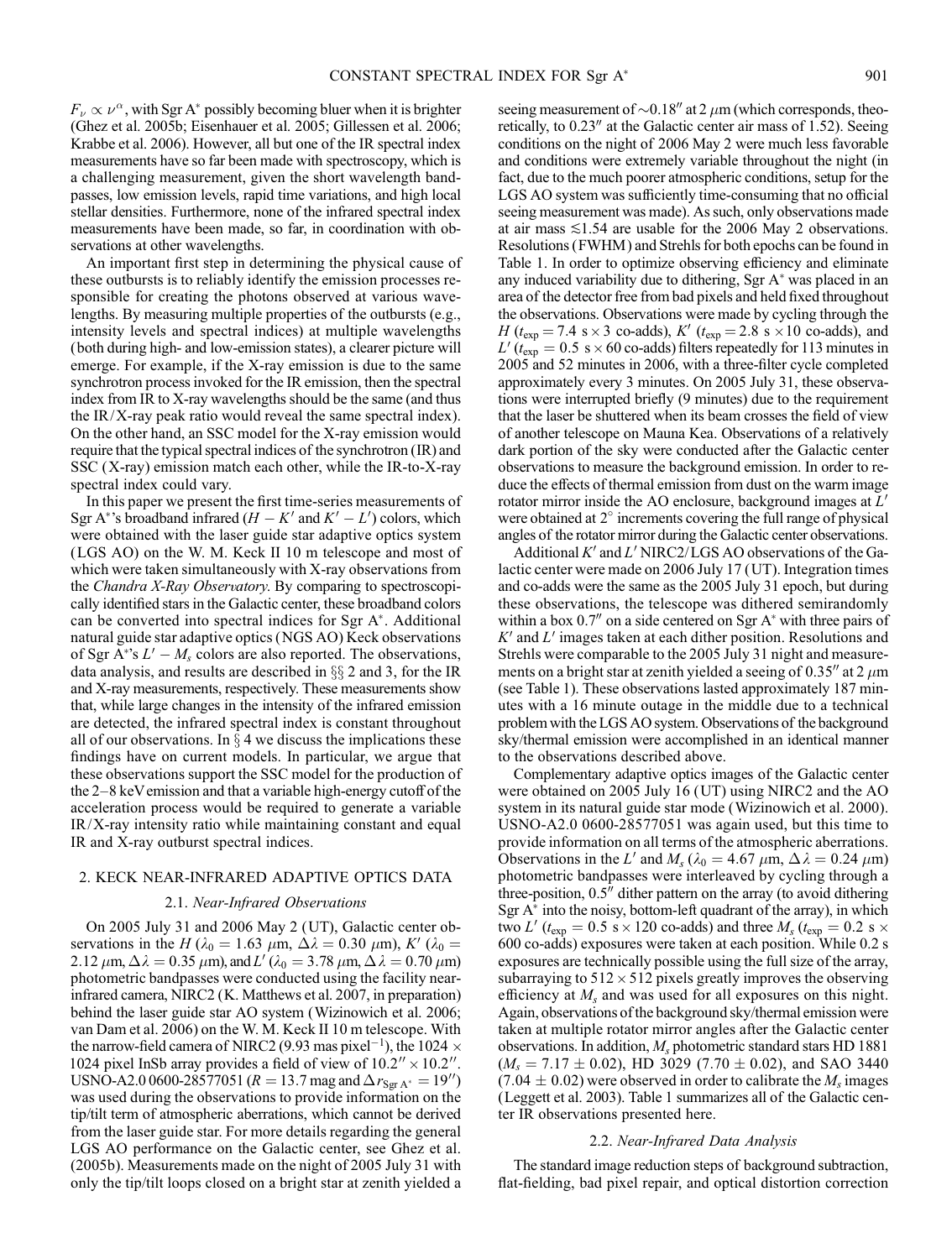| <b>EPOCH</b><br>(UT) | AO MODE    | COORDINATED WITH Chandra | <b>BANDPASSS</b> | <b>START TIME</b><br>(UTC) | END TIME<br>(UTC) | $N_{\rm obs}$ | $T_{\mathrm{exp},i}$<br>(s) | <b>STREHL</b>   | <b>FWHM</b><br>(mas) | PEAK EMISSION <sup>a</sup> |                         |
|----------------------|------------|--------------------------|------------------|----------------------------|-------------------|---------------|-----------------------------|-----------------|----------------------|----------------------------|-------------------------|
|                      |            |                          |                  |                            |                   |               |                             |                 |                      | Observed<br>(mag)          | Dereddened<br>$(mJy)^b$ |
| 2005 July 31         | LGS        | Yes                      | Н                | 07:02:14                   | 08:57:25          | 31            | 22                          | $0.18 \pm 0.03$ | $63 \pm 2$           | $17.76 \pm 0.06$           | $9.4 \pm 0.5$           |
|                      |            |                          | K'               | 06:59:50                   | 08:58:28          | 31            | 28                          | $0.34 \pm 0.02$ | $62 \pm 2$           | $15.11 \pm 0.04$           | $11.6 \pm 0.4$          |
|                      |            |                          |                  | 07:01:03                   | 08:56:14          | 31            | 30                          | $0.70 \pm 0.06$ | $80 \pm 1$           | $12.09 \pm 0.03$           | $15.4 \pm 0.4$          |
| 2006 May 02          |            | No                       | H                | 12:41:35                   | 13:28:35          | 13            | 22                          | $0.02 \pm 0.01$ | $110 \pm 9$          | $16.79 \pm 0.11$           | $22.9 \pm 2.3$          |
|                      |            |                          | K'               | 12:38:53                   | 13:29:44          | 14            | 28                          | $0.07 \pm 0.02$ | $104 \pm 10$         | $14.23 \pm 0.04$           | $26.8 \pm 1.1$          |
|                      |            |                          |                  | 12:40:12                   | 13:31:01          | 14            | 30                          | $0.38 \pm 0.03$ | $103 \pm 4$          | $11.38 \pm 0.04$           | $29.5 \pm 1.0$          |
| 2006 July 17         |            | Yes                      | K'               | 06:45:29                   | 09:54:03          | 71            | 28                          | $0.28 \pm 0.05$ | $65 \pm 6$           | $15.73 \pm 0.09$           | $6.8 \pm 0.5$           |
|                      |            |                          | Ľ                | 06:46:41                   | 09:52:50          | 69            | 30                          | $0.65 \pm 0.04$ | $82 \pm 2$           | $12.85 \pm 0.07$           | $7.6 \pm 0.5$           |
|                      | <b>NGS</b> | No                       | Ľ'               | 07:25:31                   | 09:44:02          | 26            | 60                          | $0.50 \pm 0.05$ | $85 \pm 2$           | $13.00 \pm 0.10$           | $6.6 \pm 0.6$           |
|                      |            |                          | M.               | 07:17:21                   | 09:39:49          | 39            | 120                         | $0.53 \pm 0.11$ | $99 \pm 1$           | $12.32 \pm 0.25$           | $7.3 \pm 1.7$           |

TABLE 1 SUMMARY OF INFRARED OBSERVATIONS OF Sgr A<sup>\*</sup>

<sup>a</sup> Uncertainties listed are the relative uncertainties obtained from the rms flux density variations of nonvariable stars of comparable magnitude.<br><sup>b</sup> Dereddened flux densities were obtained from the apparent magnitudes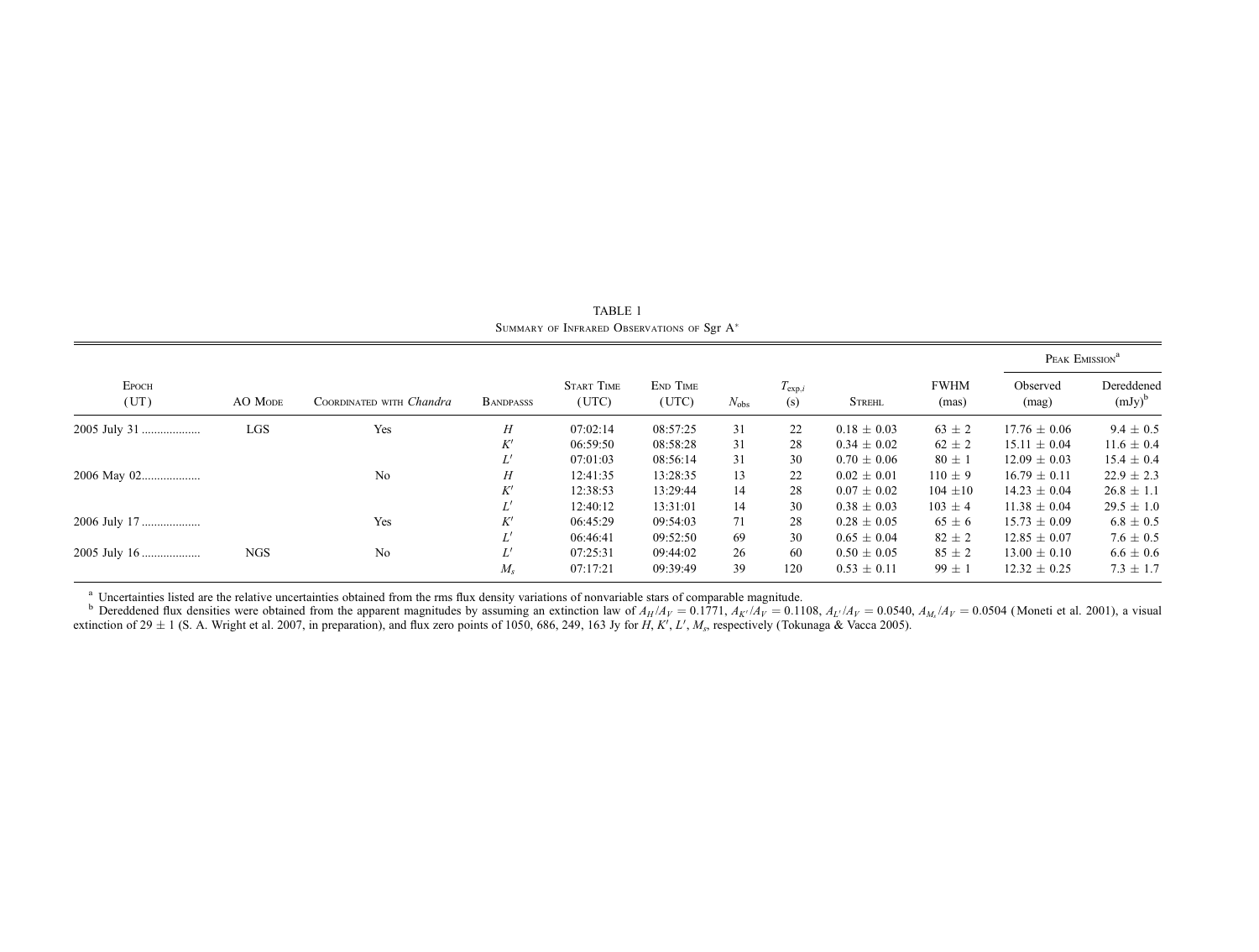

Fig. 1.—Central  $1'' \times 1''$  region of the Galactic center. This false-color image is constructed from the average  $H$  (blue),  $K'$  (green), and  $L'$  (red) images taken on 2005 July 31 with the LGS AO system. The high density of stars seen in this image shows the need for a robust detection algorithm in order to remove their contaminating emission, which is much bluer than Sgr A\*'s, and thereby to obtain an accurate measurement of Sgr  $A^*$ . The red emission immediately to the SW of Sgr A\* has been previously identified as a dust feature projected along the line of sight toward Sgr A<sup>\*</sup> (Ghez et al. 2005b).

were carried out on each exposure. As in Ghez et al. (2005b) the best background subtraction at longer wavelengths  $(L'$  and  $M_s)$ , for both the LGS and NGS data, was achieved by subtracting, from each exposure, the average of three sky exposures that were taken at similar rotator angles. Since the narrow-field camera of NIRC2 oversamples the point-spread function (PSF) at all wavelengths (see Table 1), all images were binned by a factor of 2 for computational efficiency. In addition, due to the lower signal-tonoise ratio (S/N) of the NGS AO data, each  $M_s$  image was made by averaging six individual exposures, while each  $L'$  image was made of four individual exposures (two taken between, and one on either side of, the corresponding two sets of  $M_s$  exposures.)

Identification and characterization of point sources is accomplished using StarFinder, an IDL PSF-fitting package developed for astrometry and photometry in crowded stellar fields (Diolaiti et al. 2000). StarFinder is first run on an average image made from all the data taken on each night, as well as on images made from three independent, equal-quality subsets of the data for each bandpass. Sources having a range of intensities are selected in Star-Finder in order to determine the PSF in the images. The brightest stars, whose cores are in the nonlinear regime of the detector (>12,000 counts), are used to generate the PSF wings while fainter sources are used to produce the PSF core.<sup>6</sup> For each bandpass, any source that is detected in the average image (with a correlation value of  $\geq$ 0.8 in the 2005 July and 2006 July data and  $\geq$ 0.6 in the 2006 May and 2005 July data), as well as at least two out of



Fig. 2.—Sgr A<sup>\*</sup> (white circle) is shown in  $1'' \times 1''$  images at its highest (left) and lowest (right) states in H, K', and L' on 2005 July 31 taken at 07:57 and 08:32 (UT ), respectively. The maximum and minimum recorded values are 9, 12, 15 mJy and  $3$ , 2, 3 mJy at  $H, K'$ , and  $L'$ , respectively. The StarFinder PSFfitting routine consistently detects a point source at the location of Sgr A\* at all three wavelengths with correlation values of >0.7.

the three subsets (correlation  $\geq$  0.6 and  $\geq$  0.4 for the two groupings mentioned previously) is considered a ''validated'' source.7 This list of sources is then used as the input detection list for a modified version of StarFinder, run on the individual images, that allows the intensity of the sources to vary but holds their positions fixed.<sup>8</sup>

Images are photometrically calibrated using the apparent magnitudes of several of the brightest stars in each image. Specifically, we use measurements of IRS 16C ( $H = 11.99, K = 9.83, L' =$ 8.14 mag) and IRS 16NW ( $H = 12.04, K = 10.03, L' = 8.43$  mag), from Blum et al. (1996) at  $H$  and  $K'$  and S. A. Wright et al. (2007, in preparation) at  $L'$ , which have estimated uncertainties of  $\sim$ 4%, 4%, and 5% at H, K', and L', respectively. Using the

 $\frac{7}{1}$  Unfortunately, in the lower quality 2006 May data set, while S0-17 is detected in the average image (only 26 mas from Sgr  $A^*$ ), it is not detected outright in any of the  $H$  or  $L'$  subsets. However, as it is a star that is well known from proper motion studies (e.g., Ghez et al. 2005a), and this experiment relies on accurately accounting for the emission contribution from all nearby sources, it is deemed a valid source for the next step of the analysis.

If the position of Sgr A\* is left as a free parameter and allowed to vary during its intensity variations, its photocenter is very clearly biased toward the direction of the brightest undetected emission when Sgr  $A^*$  is at its lowest emission levels. Since the direction of the bias depends on the observed wavelength and is always in the direction of the next nearest source of comparable emission, this displacement is most certainly not physical.

<sup>6</sup> IRS 7, IRS 16NE, IRS 16C, IRS 16NW, IRS 33E, IRS 33W, S1-23, and +2.33+4.60 are used in all three LGS AO bandpasses. In addition, IRS 29N and IRS 16SW are used in the LGS AO H and  $K'$  images, while IRS 29NE1 is used in the LGS AO  $L'$  images. Due to the subarraying used for the NGS AO images, only IRS 16C, IRS 16NW, S1-23, and IRS 29NE1 remain in the field of view for both  $L'$  and  $M_s$  (star names from Ghez et al. 1998; Genzel et al. 2000).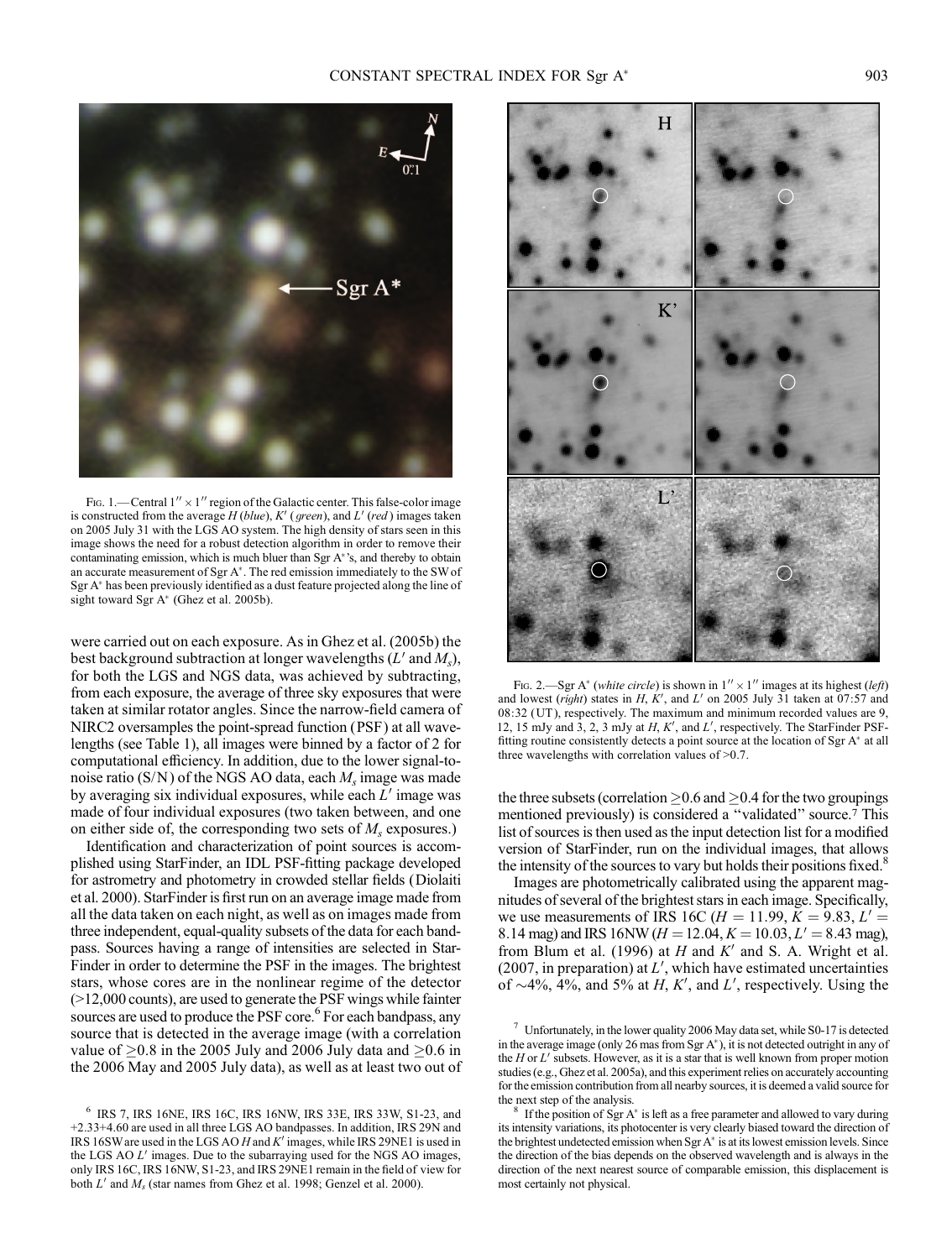

Fig. 3.—Light curves for Sgr A\* and nearby comparison stars of similar brightness at each wavelength for 2005 July 31 (LGS AO; top left), 2005 July 16 (NGS AO; top right), 2006 May 2 (LGS AO; bottom left), and 2006 July 17 (LGS AO; bottom right). In all but 2006 May 2, the comparison sources are chosen to match the measurements of Sgr A\* at its minimum values: S0-37 (ID8 in Schödel et al. 2003) at H and K', S0-17 at L', and S0-1 at  $M_s$ . (In the lower quality 2006 May 2 images, S0-37 was not detected in the H-band images and has been replaced with S0-17.) Over four epochs, many outbursts are detected, including three separate events during the 2005 July 31 observations, marked as  $T_1$ ,  $T_2$ , and  $T_3$ .

observed  $M_s$  photometric standards, we calibrate IRS 16C ( $M_s =$ 8.08) and IRS 16NW ( $M_s = 8.41$ ) in the average  $M_s$  image for the night and then use these stars as secondary calibrators for the individual images. Absolute calibration uncertainties at  $M<sub>s</sub>$  are estimated to be  $\sim$ 9%. Determination of the uncertainties in the relative photometry of Sgr  $A^*$ , at all wavelengths, is carried out as in Ghez et al. (2005b) by calculating the rms flux density variations between images for nonvariable stars of comparable magnitude. Dereddened flux densities are calculated assuming a visual extinction of  $29 \pm 1$  mag from S. A. Wright et al. (2007, in preparation) and an extinction law derived by Moneti et al. (2001) and then converted to flux densities with zero points from Tokunaga & Vacca (2005, see footnotes in Table 1).

The IR spectral indices are calculated from Sgr A 's observed colors and the relative interstellar reddening (color excess) inferred from nearby stars. With this approach, the equation for the spectral index,  $\alpha$  (defined as  $F_{\nu} \propto \nu^{\alpha}$ ), is

$$
\alpha_{\lambda_1-\lambda_2} = \frac{-0.4[(m_{\lambda_1}-m_{\lambda_2})_{\text{obs}}-E(\lambda_1-\lambda_2)]+\log(f_{0,\lambda_1}/f_{0,\lambda_2})}{(\log\lambda_2/\lambda_1)},\tag{1}
$$

where  $m_{\lambda_n}$  is the apparent magnitude of Sgr A<sup>\*</sup> at  $\lambda_n$ ,  $E(\lambda_1 - \lambda_2)$ is the color excess measured from nearby stars, and  $f_{0,\lambda_n}$  is the flux density of a 0 mag star at  $\lambda_n$ . Sgr A\*'s colors are derived from flux density estimates that have the same time center. For the LGS AO data, this is achieved by interpolating the flux densities at  $K'$ -band as a function of time to the flux density at the time of the nearest measurement within the  $H$ - or  $L'$ -band. In all cases the difference between the time of the measurement and the time to which the measurement is interpolated is always less than 81 s. Since each pair of average  $L'$  and  $M_s$  images in the NGS AO data set is centered on the same time, no interpolation is necessary. By dereddening the apparent colors of Sgr  $A^*$  with the color excesses of nearby stars (see the Appendix), we avoid systematics associated with uncertainties in the extinction law or photometric zero points.

### 2.3. Near-Infrared Results

Figure 1 shows a color composite of the central  $1'' \times 1''$  H,  $K'$ , and  $L'$  images from 2005 July 31. This image shows the high density of stars surrounding Sgr  $A^*$ , necessitating that the flux from all stars of comparable brightness to Sgr  $A^*$  be accounted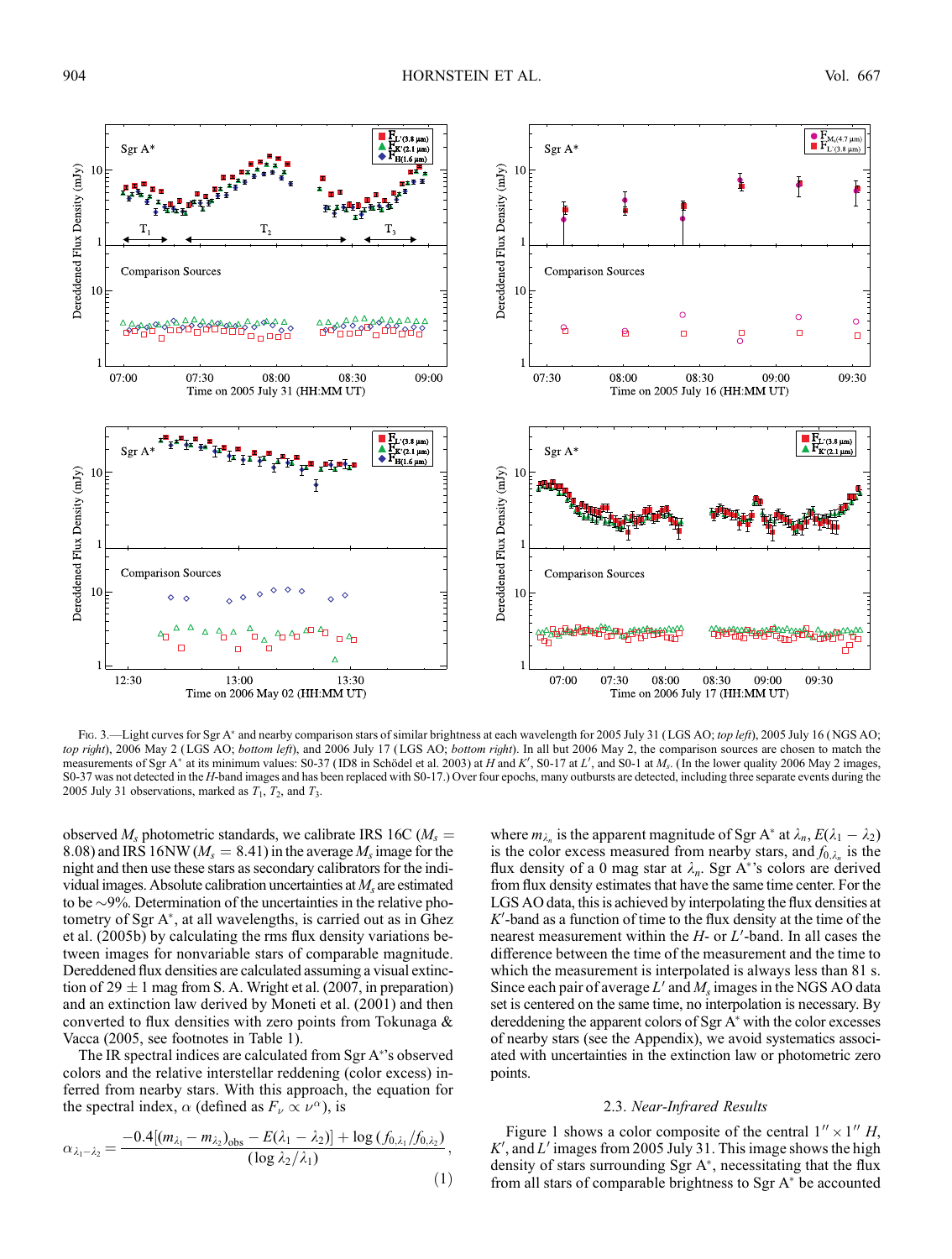for. This is especially important when the emission from Sgr  $A^*$ is at its lowest levels, as shown in the right panel of Figure 2.

During our observations, Sgr  $A^*$  exhibits a wide range of flux densities as shown in Figure 3, which displays the dereddened light curves of Sgr  $A^*$  and comparison stars for all of the 2005 and 2006 observations. During our 2005 LGS AO observations on July 31, Sgr A 's light curve shows two clear minima, with values of 2-3 mJy in all three filters, separating emission events that can be associated with three distinct peaks. However, only one maximum is observed in its entirety with peak levels of 9, 12, and 15 mJy in the  $H, K'$ , and  $L'$  filters, respectively. During our 2005 July 16 observations, Sgr  $A^*$  starts out in a low state of 3 and 2 mJy at  $L'$  and  $M_s$ , respectively, and rises to 7 mJy in both filters by the middle of the observations. While the 2006 May data set has the poorest image quality, it is a particularly interesting observation because Sgr  $A^*$  is then detected in its highest IR outburst intensity measured to date. At the beginning of the observations, Sgr  $A^*$  is measured at dereddened fluxes of 23, 27, and 30 mJy in the  $H, K'$ , and  $L'$  filters, respectively. In the following 52 minutes, it falls to approximately 13 mJy in all three filters. In the 2006 July LGS AO observations, Sgr A\*'s light curve shows a decaying flank from the outset, starting out at 7 and 8 mJy in the K' and L' filters and falling to  $2-3$  mJy in both filters over the course of 50 minutes. At the very end of these observations, the beginning of yet another outburst event can be seen.

Sgr  $A^*$ 's spectral index appears to be independent of flux density. This is most clearly seen in the spectral indices derived from the dereddened  $K'-L'$  colors, since measurements from  $H - K'$  suffer from stellar background contamination (see discussion below) and those from  $L'-M_s$  have a much lower S/N due to the high thermal background at  $M_s$ . Figure 4 shows the stability of  $\alpha_{K'-L'}$  over flux density variations spanning multiple outburst events. The plotted uncertainties only incorporate those of the relative flux density measurements of Sgr  $A^*$ . Within the three runs in which  $K'-L'$  was measured, the spectral index is constant with flux density. The larger spread of  $\alpha$  at flux densities below 4 mJy in 2006 July compared to 2005 July is most likely a consequence of the poorer image quality, which increases the effects of background contamination at low flux levels. For the run with the highest image quality, the spectral index is consistent with a constant value to within 29% over intensities ranging from  $2-12$  mJy. Even with the poorer seeing conditions in the  $2006$ May observations, which span the largest change in flux densities  $(11–27 \text{ mJy})$ , the spectral index is constant to within 19%.

Sgr  $A^*$ 's spectral index is also constant over wavelengths ranging from 1.6–4.7  $\mu$ m. At shorter wavelengths, the spectral indices derived at flux densities below 4 mJy show a trend blueward with decreasing intensity (see Fig. 5, *left*). Since this effect is not seen at the longer wavelengths, we attribute this effect to contamination from the underlying stellar population (which is much bluer than Sgr  $A^*$ ; see Fig. 1). To investigate this in more detail, this local background contamination is removed from the  $H - K'$  measurements by subtracting off the minimum level observed at the position of Sgr  $A^*$  during the observations, which is taken to be the average level detected during a 10 minute period in the first observed minimum beginning at  $\sim 07:20$  for the 2005 July data set and the average of the last three points for the 2006 May data set. With this approach, the 2005  $H - K'$  spectral indices are not only constant with respect to outburst intensity (see Fig. 5, *right*), but also consistent with the results from longer wavelengths shown in Figure 4 and Table 2. Applying this subtraction technique to the longer wavelength measurements in 2005 July  $(K'-L'$  and  $L'-M_s$ ) results in no significant change



Fig. 4.—Spectral index  $(F_\nu \propto \nu^\alpha)$  vs. Sgr A\* flux density derived from  $K'-L'$ on 2005 July 31 (top), 2006 May 2 (middle), and 2006 July 17 (bottom). Within the measured uncertainties, Sgr A's spectral index shows no variation with intensity over multiple outburst events. The absolute uncertainty show in each plot is derived from the uncertainty in the color excess correction (see the Appendix).

in the spectral indices; thus supporting the hypothesis that the contaminating background is from the blue stellar population. A similar trend is seen in the 2006 May  $H - K'$  and  $K' - L'$  measurements. We therefore correct only the  $H - K'$  spectral indices for local background contamination.

Table 2 presents the weighted average of  $\alpha$  derived from various wavelength pairs over multiple observing runs, including a recalculation of the spectral index for one pair of  $K'/L'$  observations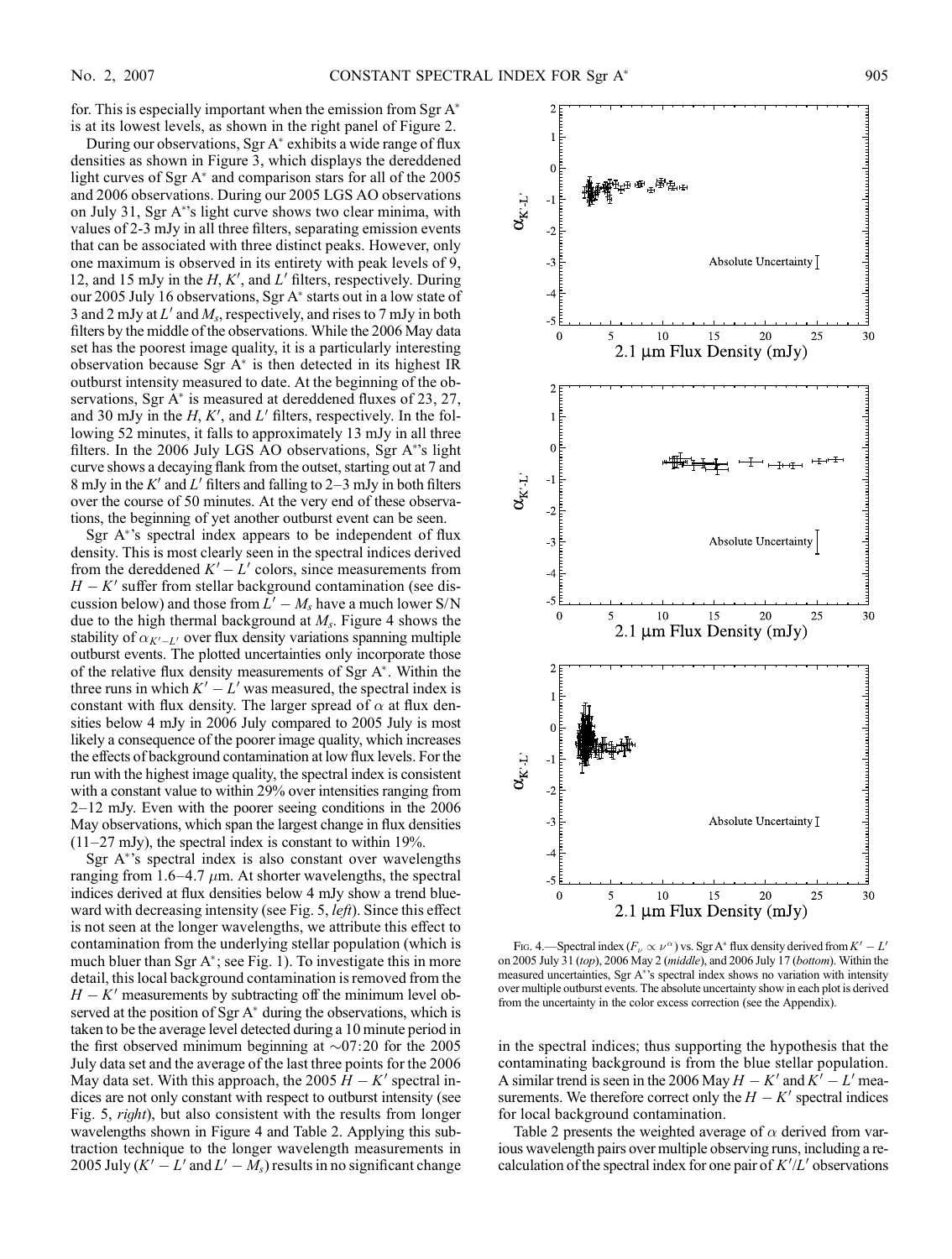

Fig. 5.—Left: Spectral index,  $\alpha$  ( $F_{\nu} \propto \nu^{\alpha}$ ) vs. Sgr A\* flux density derived from  $H - K'$  on 2005 July 31 before the background contamination has been removed. While the higher flux densities show the same stability trend as  $\alpha_{K'-L'}$ , the spectral indices derived below 4 mJy are much bluer, which we attribute to contamination from the underlying stellar population. Right: The same spectral indices after the background contamination is removed by subtracting the average level of emission during the first minimum ( $\hat{H} = 3.2 \pm 0.2$ ,  $\hat{K}' = 2.8 \pm 0.1$ ,  $L' = 3.6 \pm 0.2$  mJy). While the errors have increased due to the subtraction technique, these spectral indices are consistent with the spectral indices at other wavelengths.

in 2004 (Ghez et al. 2005b).<sup>9</sup> The reported uncertainties include the propagated uncertainties of the observed color of Sgr  $A^*$ , as well as the uncertainties from the dereddening method. All of these measurements are consistent with each other within their uncertainties and, when averaged together, imply a spectral index for Sgr A<sup>\*</sup> during these observations of  $-0.63 \pm 0.16$  (where we have taken the weighted average of the three different color pairs from Table 2 after quadratically summing the two sources of error). This spectral index appears to be independent of intensity  $(F_{IR} = 2{\text -}30 \text{ mJy})$ , time (multiple outbursts over 3 yr), or wavelength (1.6-4.7  $\mu$ m).

Several comments can be made about these results when compared to previous results in the literature. While photometrically derived spectral indices of Sgr  $A^*$  are obtained in an inherently different manner than those obtained directly from spectra, they agree within approximately 2  $\sigma$  with OSIRIS K-band (2.02-2.38  $\mu$ m) spectra obtained at a comparable emission level (i.e.,  $\alpha = -2.6 \pm 0.9$  when  $F_{\text{Sgr A}^*} = 6.1$  mJy; Krabbe et al. 2006). Other results from SINFONI K-band spectra (1.95–2.45  $\mu$ m),

<sup>9</sup> The original calculation used an assumed extinction law to derive  $\alpha$  while our recalculation uses the method outlined above. See discussion in the Appendix. which suggest a correlation of spectral index with emission intensity (Gillessen et al. 2006), are not as discrepant as they may seem. Of the three methods presented by the Gillessen et al., the ''off-state subtraction'' method, which most closely resembles the method presented here, results in a data set that is statistically consistent with no spectral index/intensity correlation down to 2 mJy, and that method gives  $\alpha_{bright\,state} = -0.6 \pm 0.2$ , which is in excellent agreement with the value that we derive above. The apparent correlation seen from the other two methods may be explained by the local background contamination that becomes significant at flux densities below 4 mJy. A local aperture background at  $K$  band could sample the contamination from the surrounding population of blue stars and the subtraction of an overly blue background would lead to a redder appearance for Sgr A at low levels, where the background emission becomes comparable to Sgr A\*'s intrinsic emission. Furthermore,  $\alpha_{\text{prefix}}$  from Gillessen et al., as well as the spectral indices presented by Eisenhauer et al. (2005) reporting extremely red spectral indices for Sgr A\* ( $\alpha \le -3$ ), were made at very low flux levels ( $F \le 2$  mJy), where the complications with the background make this a very challenging measurement to make. Therefore, we suggest that the apparent variation in the IR color of Sgr  $A^*$  found in previous

TABLE 2 SUMMARY OF SPECTRAL INDICES FOR SGR A\*

| Date                           | $\alpha_{H-K'}$                                  | $\alpha_{K'-L'}$                       | $\alpha_{L'-M_c}$                      |  |  |
|--------------------------------|--------------------------------------------------|----------------------------------------|----------------------------------------|--|--|
|                                | $\cdot$                                          | $-0.68 \pm (0.36 \pm 0.07) \pm [0.14]$ | $\cdots$                               |  |  |
|                                | $\cdot$ $\cdot$ $\cdot$                          | $\cdot$ $\cdot$ $\cdot$                | $-0.87 \pm (0.70 \pm 0.58) \pm [0.57]$ |  |  |
|                                | $-0.98 \pm (0.15 \pm 0.14) \pm [0.27]^a$         | $-0.62 \pm (0.02 \pm 0.21) \pm [0.14]$ | $\cdots$                               |  |  |
|                                | $0.00 \pm (0.46 \pm 0.39) \pm [0.27]^{\text{a}}$ | $-0.42 \pm (0.03 \pm 0.38) \pm [0.14]$ | $\cdots$                               |  |  |
|                                | $\cdot$ $\cdot$ $\cdot$                          | $-0.51 \pm (0.03 \pm 0.14) \pm [0.14]$ | $\cdot$ $\cdot$ $\cdot$                |  |  |
| Weighted average: <sup>b</sup> | $-0.88 \pm (0.19) \pm [0.27]$                    | $-0.55 \pm (0.11) \pm [0.14]$          | $-0.87 \pm (0.91) \pm [0.57]$          |  |  |

Notes.—The three sources of uncertainty for each value are the uncertainty in the weighted mean of the individual measurements, the uncertainty due to the color excess correction technique, and the systematic uncertainty from the uncertainties in the assumed spectral indices for the calibration stars, respectively. We leave them separate here to emphasize the stability of the spectral index within each observation epoch (as evidenced by the first uncertainty). The third uncertainty (presented in square brackets) is a systematic effect that is the same for each measurement and, thus, does not go down

with measurements made over multiple years. (See the Appendix for details.).<br><sup>a</sup> After correction for background contamination.<br><sup>b</sup> The first two uncertainties for each date have been added in quadrature before taking the listed here is the resulting uncertainty of the weighted mean.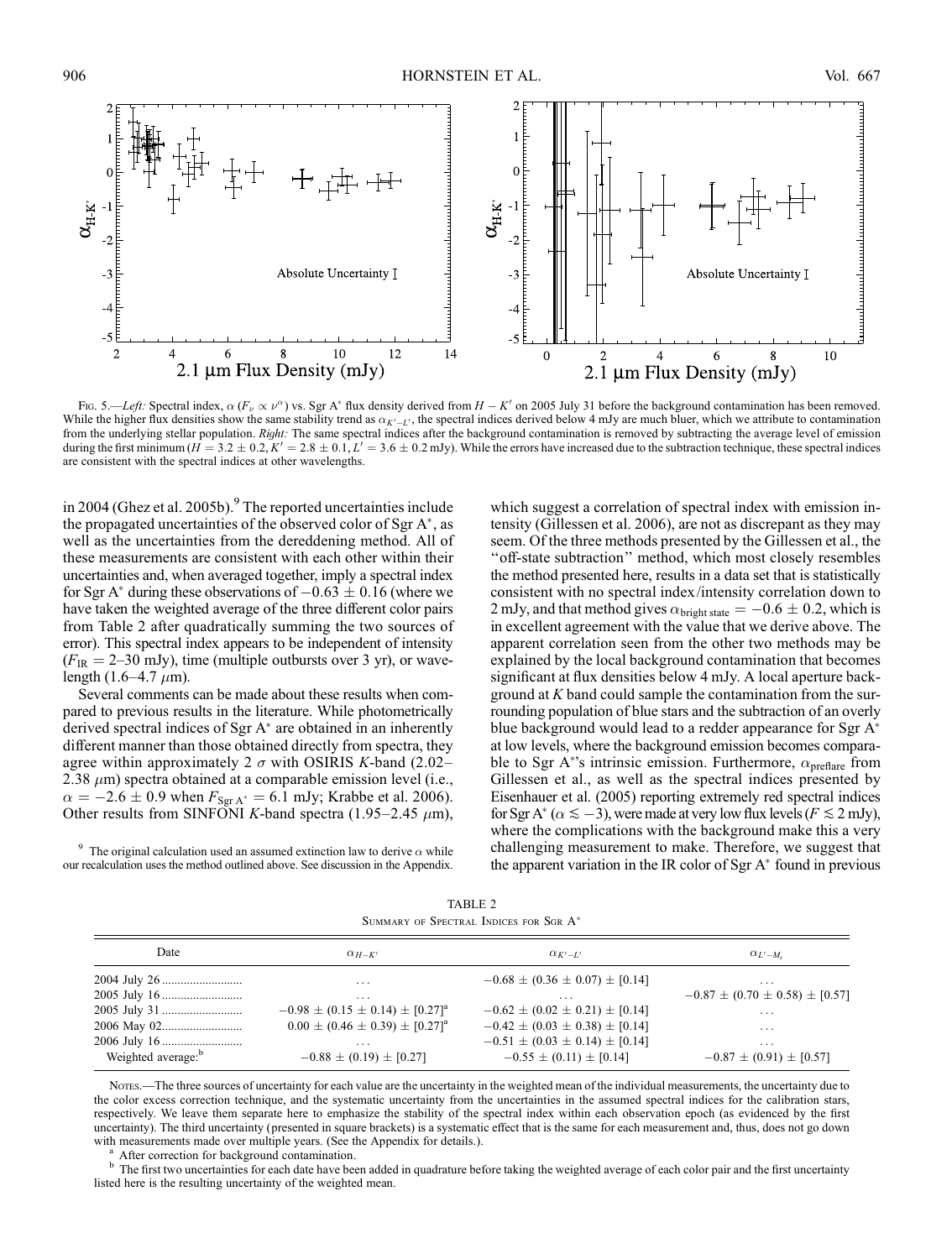

FIG. 6.—Chandra 2-8 keV light curve of 2005 July 30 and 31 including the overlap with ground-based Keck observations. The Chandra observations begin on 2005 July 30 20:15:12.0 and end on 2005 July 31 08:49:04.0 (UT ). While one significant outburst is detected, peaking at  $\sim$ 22:30 on July 30, it is not simultaneous with the Keck IR observations.

experiments could arise as a consequence of background contamination in this extremely crowded field.

# 3. CHANDRA X-RAY DATA

## 3.1. ACIS X-Ray Observations and Data Analysis

X-ray observations of the Galactic center were conducted with the *Chandra X-Ray Observatory* (Weisskopf et al. 1996) using the imaging array of the Advanced CCD Imaging Spectrometer (ACIS-I; Garmire et al. 2003) from 2005 July 30 19:44 to 2005 July 31 09:10 and 2006 July 17 04:17 to 2006 July 17 12:37 (UT). The last 2 hr of the 2005 observations and 3 hr of the 2006 observations overlapped with the Keck LGS AO observations. The data were acquired and reduced as described by Baganoff et al. (2001, 2003) (see also Eckart et al. 2004, 2006b). Briefly, the instrument was operated in timed exposure mode with detectors I0-3 and S2 turned on. The time between CCD frames was 3.141 s and the event data were telemetered in faint format. The data were analyzed using the Chandra Interactive Analysis of Observations (CIAO) version 3.2 software package<sup>10</sup> with CALDB version 3.1.0. Source counts in the  $2-8$  keV band were obtained from aperture photometry on Sgr  $A^*$  using an aperture radius of  $1.5$ <sup>n</sup> and a surrounding sky annulus extending from  $2$ <sup>n</sup> to  $4$ <sup>n</sup>, excluding regions around discrete sources and bright structures.

## 3.2. X-Ray Results

Figure 6 shows the 2005 X-ray light curve marked with the period of overlapping Keck IR data. Figure 7 (top) shows the 2005 Keck light curves in the  $H<sub>-</sub>$ ,  $K'$ -, and  $L'$ -bands along with the simultaneous part of the X-ray light curve.While a factor of 10 X-ray outburst is detected, it is not simultaneous with the Keck IR observations. Here we restrict our analysis to the period overlapping the Keck observations. A Bayesian blocks analysis, as described in Eckart et al. (2004) is performed on the X-ray light curve without background subtraction. This analysis indicates that Sgr A\*'s X-ray light curve is consistent with no variability at the 90% confidence level during the entire remaining period after the main outburst. The mean count rate of the background-subtracted light curve from  $\sim$ 23:00-07:00 is 4.29  $\pm$  0.68 counts ks<sup>-1</sup> corresponding to a 2–8 keV luminosity of  $1.8 \pm 0.3 \times 10^{33}$  ergs s<sup>-1</sup>. During the



FIG. 7. Overlapping 2005 (top) and 2006 (bottom) IR (left axis) and X-ray (right axis) light curves (see Fig. 3 for a description of the IR symbols). No significant X-ray variations occurred within  $\sim 8.5$  hr of the start of the 2005 IR observations. On the other hand,  $\sim$ 36 minutes before the beginning of the 2006 IR observations, Chandra detected a factor of 20 outburst. As previous coordinated campaigns have detected IR variations persisting more than 36 minutes after the associated X-ray emission dropped below the constant level of the diffuse emission from within the central parsec (Eckart et al. 2004, 2006b), we associate the IR decay at the beginning of our IR observations with the X-ray outburst.

Keck overlap, the mean count rate is  $4.94 \pm 1.54$  counts ks<sup>-1</sup>, which lies within the 90% confidence interval, computed according to Gehrels (1986) for the period cited above. Therefore, we adopt this 90% confidence interval as an upper limit during the Keck observations, corresponding to  $2.1 \times 10^{33}$  ergs s<sup>-1</sup>. Thus, the X-ray luminosity does not change by more than  $\sim$  16% during the 2005 IR outburst observed with Keck.

In 2006, a strong ( $\sim$ factor of 20) X-ray outburst is detected and it peaks at  $4.0 \times 10^{34}$  ergs s<sup>-1</sup> about 36 minutes before the Keck observations begin (Fig. 7, bottom). While there is a nonnegligible chance that the Keck IR outburst is unrelated to this X-ray event (10%, given IR outbursts occurring 4 times a day, 25% for outbursts 10 times per day), previous coordinated activity at IR and X-ray wavelengths has shown that the IR decay can persist 36 minutes (and longer) after the presumably associated X-ray peak (Eckart et al. 2004 [ Fig. 4], 2006b [Fig. 9]). Furthermore, all X-ray outbursts that have had simultaneous IR observations have shown apparent associated IR outbursts. The probability of a second IR event occurring within 36 minutes of the X-ray peak (assuming that a unseen IR peak occurred simultaneously with the X-ray peak and our IR observations captured a second,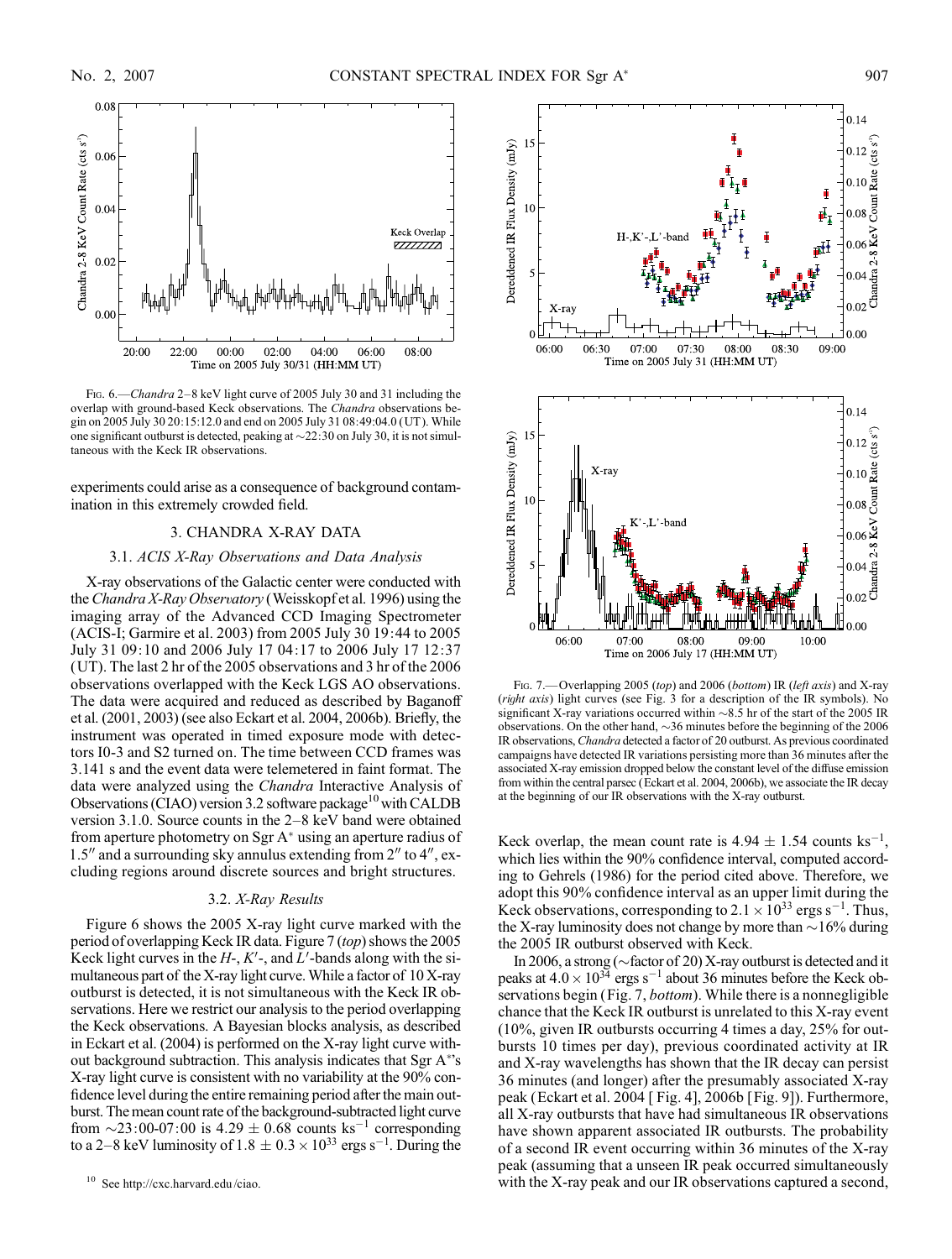unrelated outburst) is only  $1\%$  (6%) for outbursts occurring four (10) times per day. This strengthens the possible association here. We note that the decreasing X-ray emission cannot be tracked for as long as the IR emission because of *Chandra's* lower angular resolution combined with the bright, steady diffuse X-ray emission in the central parsec. In addition, the flatness at the beginning of the IR light curve resembles short timescale nonmonotonic fluctuations that are seen in the structure of these other coordinated outbursts, and does not necessarily imply that a peak has occurred at the beginning of the IR observations. Thus, our data are consistent with no temporal displacement between the X-ray and IR peaks. It is, therefore, possible that the elevated IR state observed in our 2006 July observations is associated with the X-ray activity that immediately precedes it.

# 4. DISCUSSION

Our observations show that Sgr A 's infrared spectral index is constant, with a value of  $\alpha = -0.6 \pm 0.2$  ( $F_{\nu} \propto \nu^{\alpha}$ ). The lack of dependence on intensity is quite notable, given the wide range of infrared intensities measured during our experiment  $(2-30 \text{ mJy})$ . While our low points are comparable to some of the lowest measurements ever made of Sgr  $A^*$ , the peak emission detected in this study is the highest infrared measurement recorded thus far (Genzel et al. 2003; Eckart et al. 2004, 2006b; Clénet et al. 2004, 2005; Eisenhauer et al. 2005; Ghez et al. 2004, 2005b; Gillessen et al. 2006; Krabbe et al. 2006; Yusef-Zadeh et al. 2006).<sup>11</sup> The IR emission is most likely from synchrotron photons, as demonstrated by the recent reports of polarized IR emission from Sgr A\* (Eckart et al. 2006a; Meyer et al. 2006a, 2006b). Our measured value of the spectral index of  $-0.6$  indicates that the synchrotron emission is optically thin and arises from an electron energy distribution with  $N(\gamma_e) \propto \gamma_e^{-p}$ , where  $p = 1 - 2\alpha = 2.2$ and  $\gamma_e$  is the Lorentz factor of the electrons. In order to associate particular electron energies, or  $\gamma_e$ , with the observed IR synchrotron emission, knowledge of the magnetic field strength is required  $(\nu_{\text{sync}} = (3/4\pi)\gamma_e^2(eB/m_e c)$  and where  $E_e = \gamma_e m_e c^2$ ). Although highly uncertain, if we adopt a magnetic field strength of  $B \sim$ 20 G, as has been suggested by others (e.g., Markoff et al. 2001; Yuan et al. 2003), then  $\sim$  GeV electrons ( $\gamma_e \approx 2000$ ) are responsible for producing the observed IR emission. It has been generally assumed that the intensity variations are caused by acceleration events, possibly caused by an enhancement of the mass accretion rate or magnetic reconnection events within the accreting gas, which enable electrons to reach such high energies (e.g., Markoff et al. 2001; Liu & Melia 2002; Yuan et al. 2003, 2004; Liu et al. 2006a; Tagger & Melia 2006). In order to produce IR intensity changes without changing the IR spectral index, the electron acceleration mechanism has to change only the total number of electrons in this energy range while leaving their overall energy distribution unchanged.

If the X-ray emission arises from inverse Compton scattering of synchrotron photons, then the X-ray spectral index should match that of the synchrotron emission. Examining the X-ray spectral indices from all previously reported outbursts, we find that the X-ray spectral indices<sup>12</sup> are consistent (within  $2 \sigma$ ) with the infrared spectral index derived here, in all but the most extreme

X-ray outburst, and have  $\langle \alpha_X \rangle = -0.3 \pm 0.6^{13}$  As the largest X-ray outburst dwarfs all other known X-ray outbursts by more than a factor of 3 (Porquet et al. 2003), this event may represent a very different scenario than is producing the more common X-ray events. Nevertheless, the similarity of the typical X-ray and IR spectral indices is completely consistent with the SSC model for the production of the X-ray photons.

In contrast to the uniformity of the infrared and X-ray spectral indices, the ratio of infrared to X-ray intensity appears to be quite variable. During our 2006 coordinated observations, decaying IR emission is seen in association with a significant X-ray outburst. In fact, all previous IR observations obtained during significant X-ray intensity variations have shown similar associations (Eckart et al. 2004, 2006b; Yusef-Zadeh et al. 2006). On the other hand, no elevated X-ray emission is seen during our 2005 coordinated observations, in spite of the large IR outburst that occurred then. Similar occurrences of IR peaks with no X-ray outbursts are reported by Yusef-Zadeh et al. (2006). Previously, the IR and X-ray photons have been theoretically linked through either a synchrotron or SSC mechanism, and it has been shown that a variation in the ratio of X-ray to IR peak intensities would be accompanied by a change in the infrared spectral index or, equivalently, in the slope of the electron energy distribution (e.g., Yuan et al. 2004; Liu et al. 2006b; Bittner et al. 2006). Yusef-Zadeh et al. (2006) suggest that a variation in the magnetic field strength could be responsible for the variable IR/X-ray intensity ratio observed in the double-peak structure seen during their coordinated observations (see Yusef-Zadeh et al. 2006, Fig. 9). If the magnetic field is reduced in an event, for example, then there are two possible ways to account for the observed constancy of the spectral index. If the IR synchrotron photons Compton scatter off the  $\sim$ 25 MeV electrons responsible for the submillimeter emission then a reduction in the magnetic field in the IR-emitting region would result in a reduction of the infrared synchrotron emission and a proportional reduction of the X-ray SSC emission (and, thus, would display a constant IR/X-ray intensity ratio). If, on the other hand, the submillimeter photons are Compton scattered by the same  $\sim$ 1 GeV electrons in the hot spot that produce the IR synchrotron emission, then a reduction in the magnetic field would result in the IR synchrotron only without changing the X-ray SSC emission and the IR/X-ray ratio would decrease. However, both of these are inconsistent with the observations.

The variation in the ratio of IR and X-ray peak intensities, despite a constant spectral index at both IR and X-ray wavelengths, suggests that one may not be able to connect the infrared and X-ray emission to the same electrons. Instead, we posit that while the acceleration mechanism leaves the bulk of the electron energy distribution unchanged, the upper energy cutoff ( $\gamma_{\text{max}}$ ) is not constant over every event (a variation of which was explored by Yuan et al. 2004). In this scenario, the X-ray photons are produced by electrons that have higher energies (e.g.,  $E \gtrsim 1 \text{ GeV}$ for  $B \sim 20$  G) than those that give rise to the IR synchrotron photons. These electrons can give rise to the X-ray emission in two ways. In one scenario, the electrons produce synchrotron emission that is upscattered off of the population of  $\leq 25$  MeV

 $11$  Due to the different reddening laws used by various authors, all previous measurements are scaled by comparing the value of the comparison source reported in each study with the same source from this study. When no comparison source is given, the stated reddening law is used.<br> $\frac{12}{12}$  In the literature meat with given, the stated reddening law is used.<br><sup>12</sup> In the literature, most authors present the X-ray photon index ( $\Gamma$ ), rather

than the spectral index ( $\alpha$ ). In the convention used in this paper,  $\alpha = 1 - \Gamma$  and all photon indices obtained from the literature have been converted to spectral indices for comparison.

<sup>&</sup>lt;sup>13</sup> The uncertainty here comes from the rms of all reported values, and given the large uncertainty on many of the measurements, this dispersion in values is not necessarily indicative of variation;  $\alpha_X = 0.0^{+0.8}_{-0.7}$  (Baganoff et al. 2001),  $-0.3^{+0.5}_{-0.4}$  (Baganoff et al. 2002),  $0.1 \pm 0.5$  (Goldwurm et al. 2003),  $-1.5 \pm 0.3$ (Porquet et al. 2003),  $-0.5 \pm 0.5$ ,  $-0.9 \pm 0.5$  (Bélanger et al. 2005),  $0.5^{+0.9}_{-1.3}$ (F. K. Baganoff et al. 2007, in preparation), and  $0.0^{+1.0}_{-1.6}$  (D. P. Marrone et al. 2007, in preparation).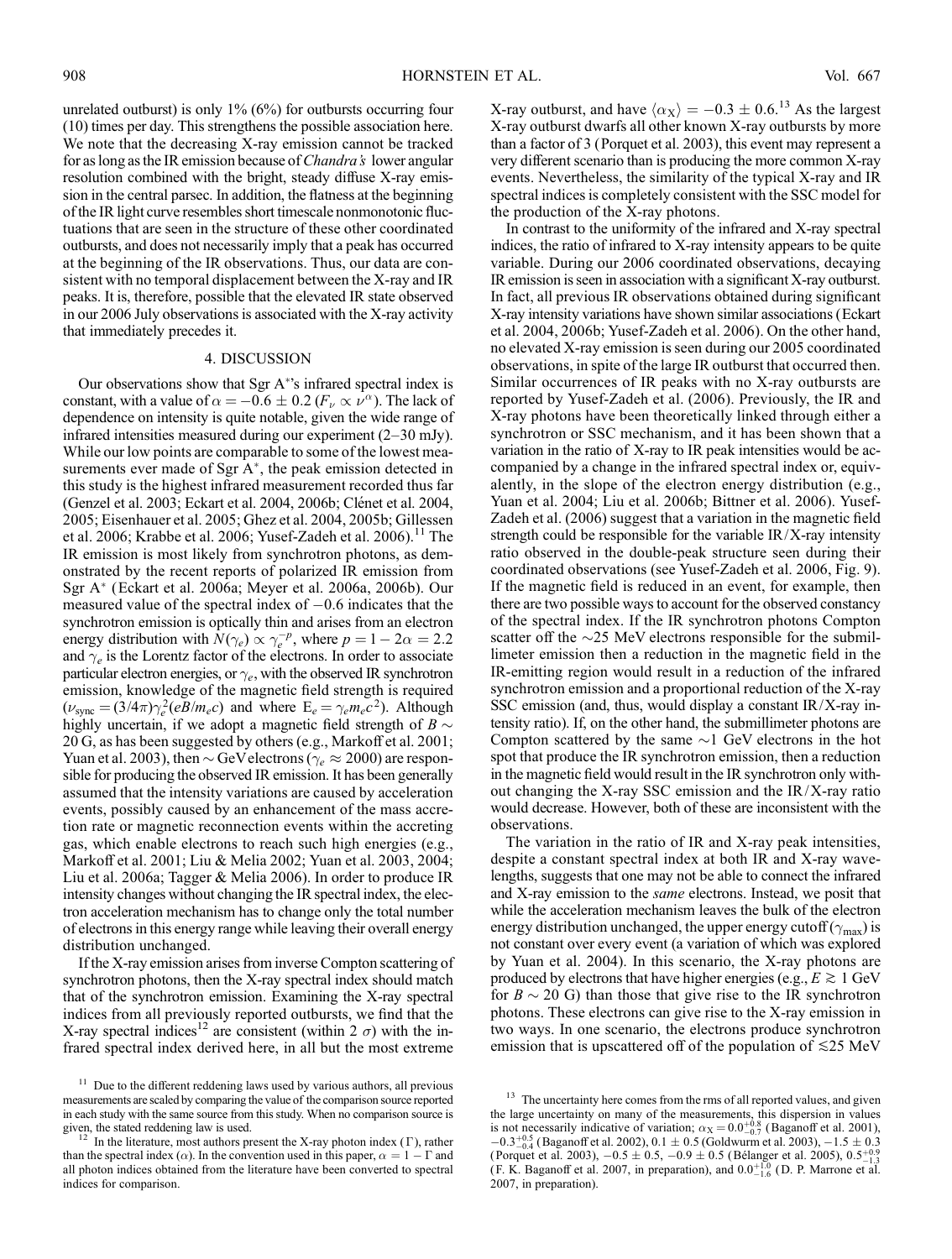electrons responsible for the submillimeter emission. (These same low-energy electrons would scatter the near-IR photons in the observable IR bands to energies below 2 keV, which is undetectable by *Chandra* due to interstellar absorption.) In an alternative scenario,  $\gtrsim$ 1 GeV electrons act as the scattering population for the submillimeter synchrotron photon field generated by the  $\leq$ 25 MeV electrons and produce a similar level of observed X-ray activity (Yusef-Zadeh et al. 2006). In either case, the variation in X-ray emission is caused by the fact that these  $\gtrsim$  I GeV electrons may not always be produced in the acceleration event if  $\gamma_{\text{max}}$  is not high enough. A variable  $\gamma_{\text{max}}$  could be the result of a variation of the largest turbulence scale sizes accompanying different instances of a disk instability. Therefore, it is this occasional high-energy population of electrons that gives rise to the relatively infrequent X-ray outbursts. Furthermore, as energies below  $\gamma_{\text{max}}$  are always created during the acceleration event, X-ray outbursts, when present, would always show correlated infrared activity (as is the case with all current near-IR observations during X-ray outbursts; Eckart et al. 2004, 2006b; Yusef-Zadeh et al. 2006). While this simple model can explain a constant  $IR/X$ -ray intensity ratio when conditions are suitable for creating the X-ray photons, physical parameters such as the magnetic field, source size, and electron density in the emitting region *could* easily change from outburst to outburst, resulting in a change in the  $IR/X$ -ray intensity ratio during coordinated outbursts (e.g., the IR/X-ray spectral index between the two peaks seen by Yusef-Zadeh et al. 2006 changes by only  ${\sim}0.14$ ). In addition, as suggested by Yuan et al. (2004) a variable  $\gamma_{\text{max}}$  could explain the anomalous, soft X-ray spectral index detected by XMM-Newton (Porquet et al. 2003).

#### 5. SUMMARY

The broadband infrared imaging method presented here, when combined with PSF-fitting photometry, allows for robust measurements of the color of Sgr  $A^*$  during an outburst due to the short, high-quality images that can be taken throughout the event. By comparing with several spectroscopically identified stars, we are able to present spectral indices that are not dominated by the uncertainties in the interstellar reddening law. We find the most reliable spectral index measurements are obtained from the  $K'-L'$  colors, due to the challenges associated with accounting for the blue stellar background when Sgr  $A^*$  is its lowest emission states in the  $H - K'$  color; this challenge may also explain the discrepant spectral indices in the literature.

From observations taken between 2004–2006 we find a spectral index of  $\alpha = -0.63 \pm 0.16$  ( $F_{\nu} \propto \nu^{\alpha}$ ) that is independent of infrared intensity or wavelength throughout a variety of emission levels, including the largest recorded IR outburst from Sgr A to date (from 1.6 to 3.8  $\mu$ m). In addition, our coordinated observations show that this spectral index is constant regardless of X-ray emission activity (or lack thereof ). A review of the spectral indices reported for all reported X-ray outbursts reveals a remarkable agreement with the IR spectral index presented here, thus bolstering the case that the X-ray photons are the result of synchrotron self-Compton emission. Due to the apparent stability and similarity of the infrared and X-ray spectral indices despite wide ranges of reported infrared to X-ray flux ratios, we suggest that X-ray photons originate from a high-energy population of electrons occasionally created by the same mechanism responsible for accelerating the infrared-emitting electron population. Future monitoring of Sgr A 's IR spectral index in coordination with X-ray observations are necessary to confirm that the infrared spectral index remains constant throughout the peak of an X-ray outburst. In addition, the detection of an X-ray outburst without a corresponding IR outburst would present a serious challenge to the model presented here.

The authors thank Randy Campbell, Al Conrad, Steven McGee, Madeline Reed, and the entire Keck LGS AO team for their help in conducting these observations, Emiliano Diolaiti for help in modifying the StarFinder code, and Siming Liu for useful discussions. Support for this work was provided by NSF grant AST 04-06816 and the NSF Science and Technology Center for Adaptive Optics, managed by UCSC (AST 98-76783). S. D. H. was also supported by a Dissertation Year Fellowship provided by the University of California. F. K. B. was supported by NASA through Chandra award G05-6093X. The infrared data presented herein were obtained at the W. M. Keck Observatory, which is operated as a scientific partnership among the California Institute of Technology, the University of California and the National Aeronautics and Space Administration. The Observatory was made possible by the generous financial support of the W. M. Keck Foundation. The authors wish to recognize and acknowledge the very significant cultural role that the summit of Mauna Kea has always had within the indigenous Hawaiian community.We are most fortunate to have the opportunity to conduct observations from this mountain.

Facilities: Keck:II (NIRC2), CXO (ACIS-I)

### APPENDIX

# COLOR EXCESSES FROM NEARBY STARS

Before the true spectral index of Sgr A<sup>\*</sup> can be calculated, the observed magnitudes must be appropriately dereddened. Due to the visual extinction of  $A_v \approx 29$  toward Sgr A<sup>\*</sup>, the actual extinction values used at infrared wavelengths can have a dramatic effect on the colors obtained for Sgr A<sup>\*</sup>. Previous attempts to calculate the spectral index of Sgr A<sup>\*</sup> have used several different methods for this dereddening making direct comparisons difficult. In their imaging study of Sgr A\*, Ghez et al. (2005b) use an  $A_v = 30$  and an extinction law from Moneti et al. (2001) to correct for extinction, while Krabbe et al. (2006) and Gillessen et al. (2006) divide their spectral measurements of Sgr A<sup>\*</sup> by the spectrum of S0-2 and assume a spectral type of S0-2 from previous studies (Ghez et al. 2003; Eisenhauer et al. 2005). As there exists a large discrepancy in the literature for the extinction law toward the Galactic center, as well as the actual value for  $A_v$  (see, e.g., Clénet et al. 2001; Scoville et al. 2003; Viehmann et al. 2005), correcting stars with known spectral-types provides the least uncertainty. This method also eliminates any potential errors caused by photometric zero-point calibrations.

We use several stars in the central 0.5" with well-determined spectral types (Ghez et al. 2003; Eisenhauer et al. 2005) to derive an average color excess with which to deredden our apparent colors of Sgr A\*. Due to stellar crowding and the larger PSF size and lower S/N in some of the longer wavelength images, not all sources are detected in all images. Table 3 lists the color excesses obtained for each star, as well as the weighted average used for dereddening. As the spread in the color excesses calculated for various stars around Sgr A<sup>\*</sup> shows the uncertainties from calculating the true color excess appropriate for the extinction toward the Galactic center, we take the